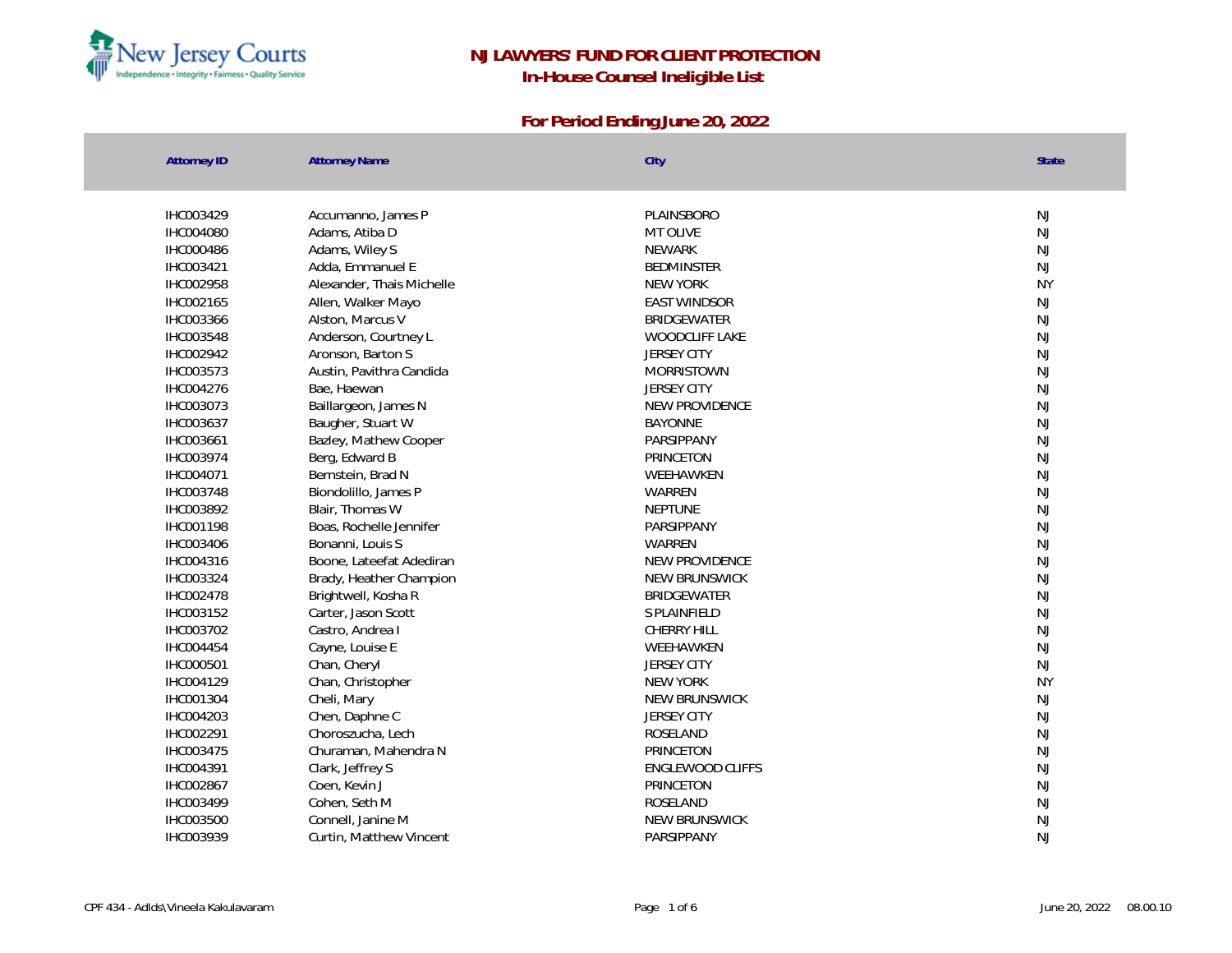

| <b>Attorney ID</b> | <b>Attorney Name</b>    | City                    | <b>State</b> |
|--------------------|-------------------------|-------------------------|--------------|
| IHC002164          | Curtis, Claudia         | RSRCH TRIANGLE PARK     | <b>NC</b>    |
| <b>IHC003488</b>   | Dahiya, Neal K          | PRINCETON               | NJ           |
| IHC004290          | Danti, Anthony M        | METUCHEN                | NJ           |
| IHC002224          | Danzilo, Maria A        | <b>HOBOKEN</b>          | <b>NJ</b>    |
| IHC002888          | Davis, James H          | <b>MORRISTOWN</b>       | NJ           |
| IHC003078          | De Bellis, John A       | <b>JERSEY CITY</b>      | <b>NJ</b>    |
| IHC001251          | Denker, Michael         | HOLMDEL                 | NJ           |
| IHC002513          | Docs, Deborah A         | <b>NEWARK</b>           | NJ           |
| IHC003178          | Doctor, Gregory L       | PARSIPPANY              | <b>NJ</b>    |
| IHC002716          | Dodd, Thomas J          | NEW BRUNSWICK           | NJ           |
| IHC001784          | Dornbusch, Arthur A     | <b>ISELIN</b>           | NJ           |
| IHC002874          | Dorsky, Daniel S        | PRINCETON               | NJ           |
| IHC001648          | Dow, Kenneth J          | SPRINGHOUSE             | PA           |
| IHC003849          | Dudkowski, Lukas C      | PRINCETON               | <b>NJ</b>    |
| IHC004335          | Durschlag, Shelby       | RIDGEFIELD PARK         | NJ           |
| IHC004451          | Fawaz, Ali D            | <b>SUMMIT</b>           | NJ           |
| IHC003678          | Fayette, Thibault       | PISCATAWAY              | <b>NJ</b>    |
| IHC002092          | Federman, Evan J        | NEW BRUNSWICK           | NJ           |
| IHC003203          | Feffer, Bruce Richard   | <b>JERSEY CITY</b>      | NJ           |
| IHC003144          | Femia, Andrew M         | WARREN                  | NJ           |
| IHC003997          | Fernandez, Angel D      | RIDGEFIELD PARK         | NJ           |
| IHC002934          | Foley, Daniel T         | <b>DAILAS</b>           | <b>TX</b>    |
| IHC001639          | Francomano, Lisa M      | WEEHAWKEN               | <b>NJ</b>    |
| IHC001476          | Fritz, David R          | PARK RIDGE              | NJ           |
| IHC001256          | Fu, Alan                | <b>NEWARK</b>           | NJ           |
| IHC003206          | Ganjeizadeh, Mehdi      | <b>EAST HANOVER</b>     | NJ           |
| IHC001422          | Garry, John R           | <b>OLD TAPPAN</b>       | <b>NJ</b>    |
| IHC004053          | Genirs, Kevin           | <b>JERSEY CITY</b>      | NJ           |
| IHC001638          | Gianneschi, Lois A      | <b>DOYLESTOWN</b>       | PA           |
| IHC003644          | Glassberg, Bruce A      | CRESSKILL               | <b>NJ</b>    |
| IHC001778          | Golabek, Michael Joseph | <b>BASKING RIDGE</b>    | NJ           |
| IHC001272          | Goldberg, Steven J      | <b>FLORHAM PARK</b>     | NJ           |
| IHC002501          | Goldfarb, Marc S        | <b>BLOOMFIELD</b>       | <b>NJ</b>    |
| IHC003664          | Goldmeer, Michele       | <b>JERSEY CITY</b>      | NJ           |
| IHC001393          | Goldsmith, Debra L      | <b>FLORHAM PARK</b>     | NJ           |
| IHC001834          | Gonzalez-Manes, Maria A | <b>BERKELEY HEIGHTS</b> | NJ           |
| IHC003400          | Goodman, Rebecca        | <b>SUMMIT</b>           | <b>NJ</b>    |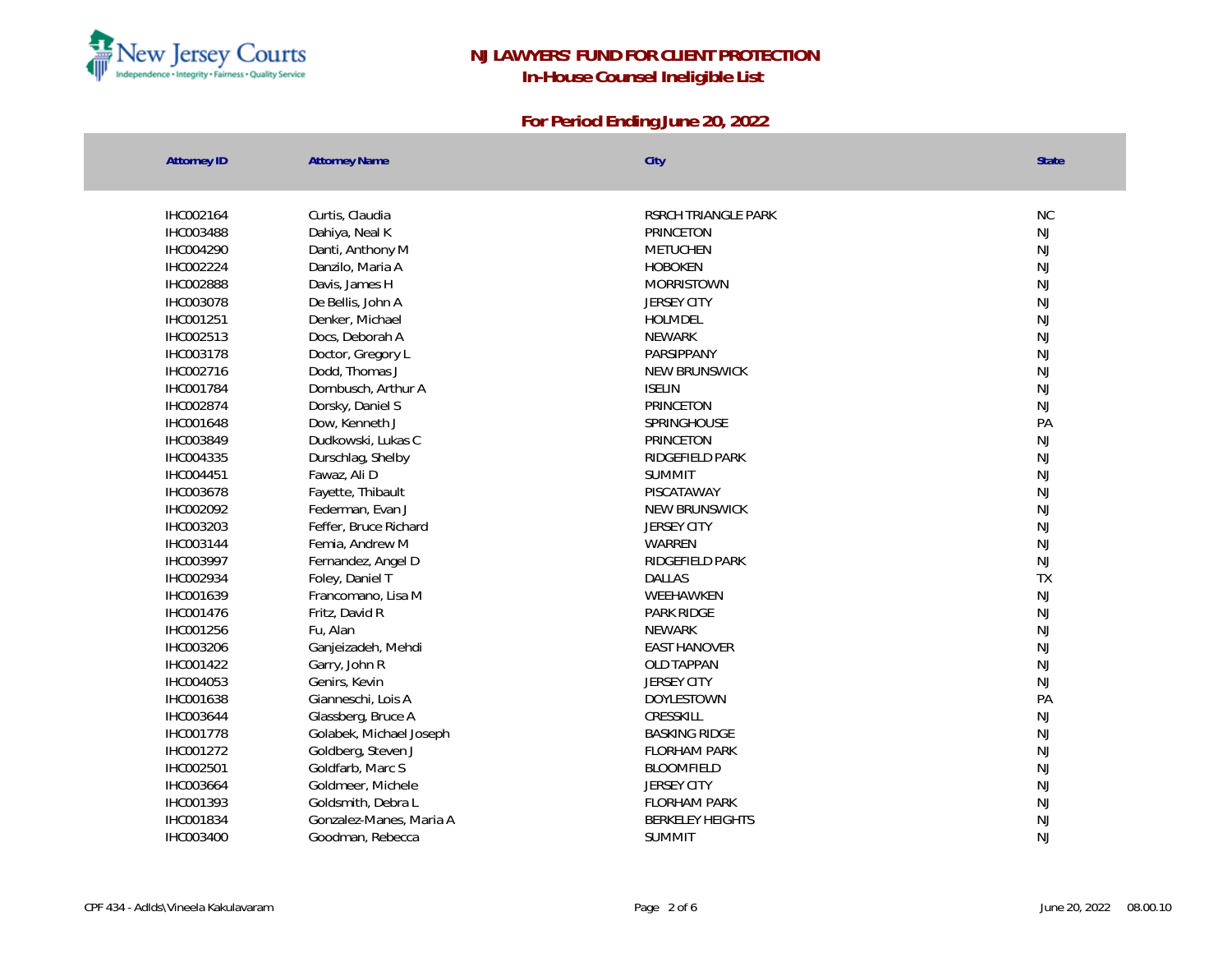

| <b>Attorney ID</b> | <b>Attorney Name</b>      | City                  | <b>State</b> |
|--------------------|---------------------------|-----------------------|--------------|
| IHC001742          | Gorelick, Richard D       | PLAINSBORO            | <b>NJ</b>    |
| IHC003778          | Goudie, Joy S             | <b>NEW YORK</b>       | <b>NY</b>    |
| IHC001582          | Green, Reza               | PLAINSBORO            | <b>NJ</b>    |
| IHC002688          | Greene-Buckner, Suecarol  | ROSELAND              | <b>NJ</b>    |
| IHC004262          | Griffith, Rebecca L       | ENGLEWOOD CLIFF       | <b>NJ</b>    |
| IHC004318          | Grogan, Matthew Aidan     | <b>FORT LEE</b>       | NJ           |
| IHC002278          | Grunstra, Gregg C         | FRANKLIN LAKES        | NJ           |
| IHC004022          | Gugliuzza, Nicholas R     | <b>MAHWAH</b>         | NJ           |
| IHC002003          | Harbour, John W           | NEW BRUNSWICK         | NJ           |
| IHC003345          | Hay, David S              | <b>CONVENT STN</b>    | NJ           |
| IHC002256          | Hayes, Timothy A          | <b>AKRON</b>          | OH           |
| IHC004341          | Heiderich, Felipe M       | NEW BRUNSWICK         | <b>NJ</b>    |
| IHC002795          | Heiman, Matthew R A       | PRINCETON             | <b>NJ</b>    |
| IHC002724          | Highet, David W           | <b>FRANKLIN LAKES</b> | NJ           |
| IHC002701          | Hill, Michele R           | CHERRY HILL           | <b>NJ</b>    |
| IHC002006          | Hogrefe, Kim D            | WARREN                | <b>NJ</b>    |
| IHC003721          | Holland, Gary L           | <b>MAHWAH</b>         | NJ           |
| IHC003107          | Holmes, Andrew            | <b>EAST HANOVER</b>   | NJ           |
| IHC003067          | Holt, Christopher B       | PRINCETON             | NJ           |
| IHC001452          | Hopkins, John P           | <b>BASKING RIDGE</b>  | <b>NJ</b>    |
| IHC001030          | Huelster, Pamela Ann      | <b>BEDMINSTER</b>     | <b>NJ</b>    |
| IHC001148          | Jackson, Thomas Matthew   | <b>JERSEY CITY</b>    | NJ           |
| IHC003361          | Jenkins, Tabitha Rochelle | <b>BURLINGTON</b>     | <b>NJ</b>    |
| IHC001833          | Jones, Gary A             | SKILLMAN              | <b>NJ</b>    |
| IHC002707          | Kallenbach, Charles H N   | PRINCETON             | <b>NJ</b>    |
| IHC001466          | Kamen, Randy J            | PARK RIDGE            | <b>NJ</b>    |
| IHC004304          | Karpf, Robert A           | SECAUCUS              | NJ           |
| IHC002731          | Kasler, Kelion N          | <b>BASKING RIDGE</b>  | NJ           |
| IHC003669          | Keane, Stephen D          | PRINCETON             | NJ           |
| IHC003537          | Kehoe, Brendan T          | <b>NEW YORK</b>       | <b>NY</b>    |
| IHC004397          | Kern, Lowell Douglas      | <b>JERSEY CITY</b>    | <b>NJ</b>    |
| IHC003858          | Kim, Joseph O             | <b>FAR HILLS</b>      | <b>NJ</b>    |
| IHC000490          | Kopp, Amber C             | <b>JERSEY CITY</b>    | <b>NJ</b>    |
| IHC002472          | Kou, Julia C              | PARSIPPANY            | <b>NJ</b>    |
| IHC004089          | Kreiner, Michael          | <b>TEANECK</b>        | <b>NJ</b>    |
| IHC004171          | Kwok, William             | PARSIPPANY            | NJ           |
| IHC003926          | Lachica, Leandro Bolesa   | BERGENFIELD           | NJ           |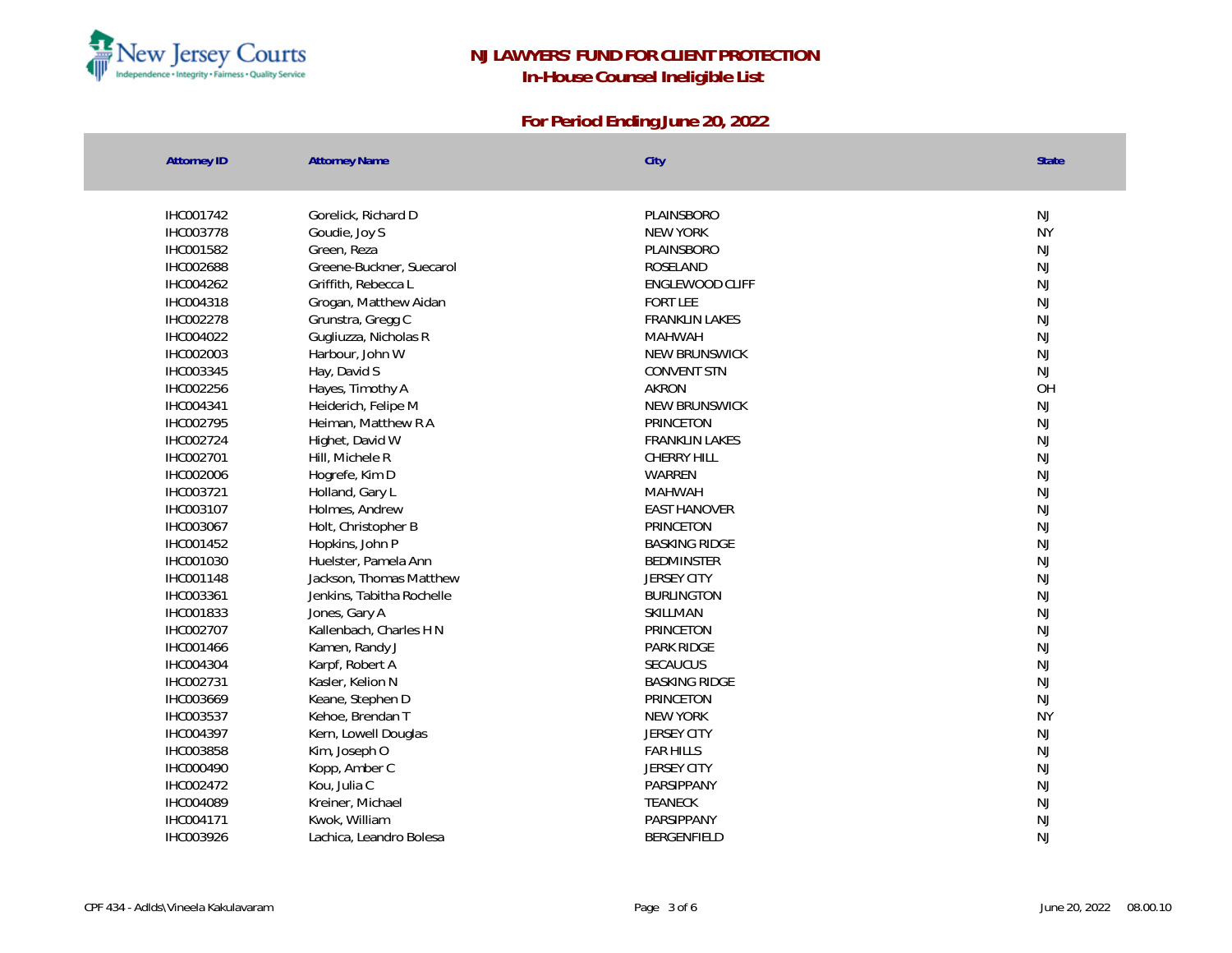

| <b>Attorney ID</b> | <b>Attorney Name</b>       | City                  | <b>State</b> |
|--------------------|----------------------------|-----------------------|--------------|
| IHC001564          | Lapidus, Steven            | <b>NEWARK</b>         | NJ           |
| IHC004443          | Lawson, Heather Michelle   | <b>TEANECK</b>        | <b>NJ</b>    |
| IHC003544          | Lee, Lilias E              | PARSIPPANY            | <b>NJ</b>    |
| IHC002595          | Lee, Mary D                | MT LAUREL             | <b>NJ</b>    |
| IHC001187          | Lennon, Dan                | OLD TAPPAN            | NJ           |
| IHC002773          | Lerner, Jack Gould         | <b>NEWARK</b>         | NJ           |
| IHC003834          | Linne, Anna L              | ROSELAND              | <b>NJ</b>    |
| IHC001033          | Lisa, Joseph P             | <b>FRANKLIN LAKES</b> | NJ           |
| IHC004188          | Lopez, Diana Villarnovo    | <b>NEW YORK</b>       | <b>NY</b>    |
| IHC001762          | Maggs, Michael Kelley      | PARSIPPANY            | NJ           |
| IHC002868          | Marcus, Lawrence A         | <b>BASKING RIDGE</b>  | <b>NJ</b>    |
| IHC003688          | Martin, Rita A             | PARSIPPANY            | <b>NJ</b>    |
| IHC003693          | Masciantonio, Ronald James | MOORESTOWN            | <b>NJ</b>    |
| IHC001431          | Matsushima, David T        | <b>BEDMINSTER</b>     | NJ           |
| IHC001658          | May, Susan F               | CHERRY HILL           | NJ           |
| IHC001677          | Mc Clendon, Mark Andrew    | <b>MENTOR</b>         | OH           |
| IHC001676          | Mc Gowan, Edward J         | FREEHOLD TWP          | <b>NJ</b>    |
| IHC001925          | Mc Mahon, Dana S           | PLAINSBORO            | NJ           |
| IHC003354          | Meeker, Courtney B         | PERTH AMBOY           | NJ           |
| IHC002429          | Meetre, Steve              | PARSIPPANY            | <b>NJ</b>    |
| IHC004063          | Merchant, Ashumi Pradeep   | <b>JERSEY CITY</b>    | <b>NJ</b>    |
| IHC003810          | Minnear, Norman E B        | <b>BASKING RIDGE</b>  | <b>NJ</b>    |
| IHC002617          | Minzer, Naftali T          | NORTH BERGEN          | <b>NJ</b>    |
| IHC001775          | Misra, Arun K              | <b>HAMILTON</b>       | NJ           |
| IHC003761          | Moon, Jessika J            | <b>JERSEY CITY</b>    | NJ           |
| IHC003164          | Morina, Joseph T           | <b>JERSEY CITY</b>    | <b>NJ</b>    |
| IHC004255          | Moura, Victor Costa        | <b>NEWARK</b>         | <b>NJ</b>    |
| IHC003045          | Mulkeen, Matthew E         | <b>FAST HANOVER</b>   | <b>NJ</b>    |
| IHC004396          | Munoz, Larry               | PLAINSBORO            | NJ           |
| IHC003598          | Murphy, Kevin S            | WARREN                | <b>NJ</b>    |
| IHC003755          | Nag, Nabanita Chaterjee    | <b>NEWARK</b>         | <b>NJ</b>    |
| IHC002792          | Nath, Rattan               | RARITAN               | NJ           |
| IHC002836          | Nero, Harvetta E           | <b>BASKING RIDGE</b>  | NJ           |
| IHC003202          | O'Hara, Raymond A          | <b>NEWARK</b>         | NJ           |
| IHC001816          | O'Shea, Patrick J          | <b>BASKING RIDGE</b>  | <b>NJ</b>    |
| IHC004231          | Occhino, Andy              | <b>JERSEY CITY</b>    | NJ           |
| IHC003111          | Papantonio, Edmond L       | <b>NEWARK</b>         | $N_{\rm J}$  |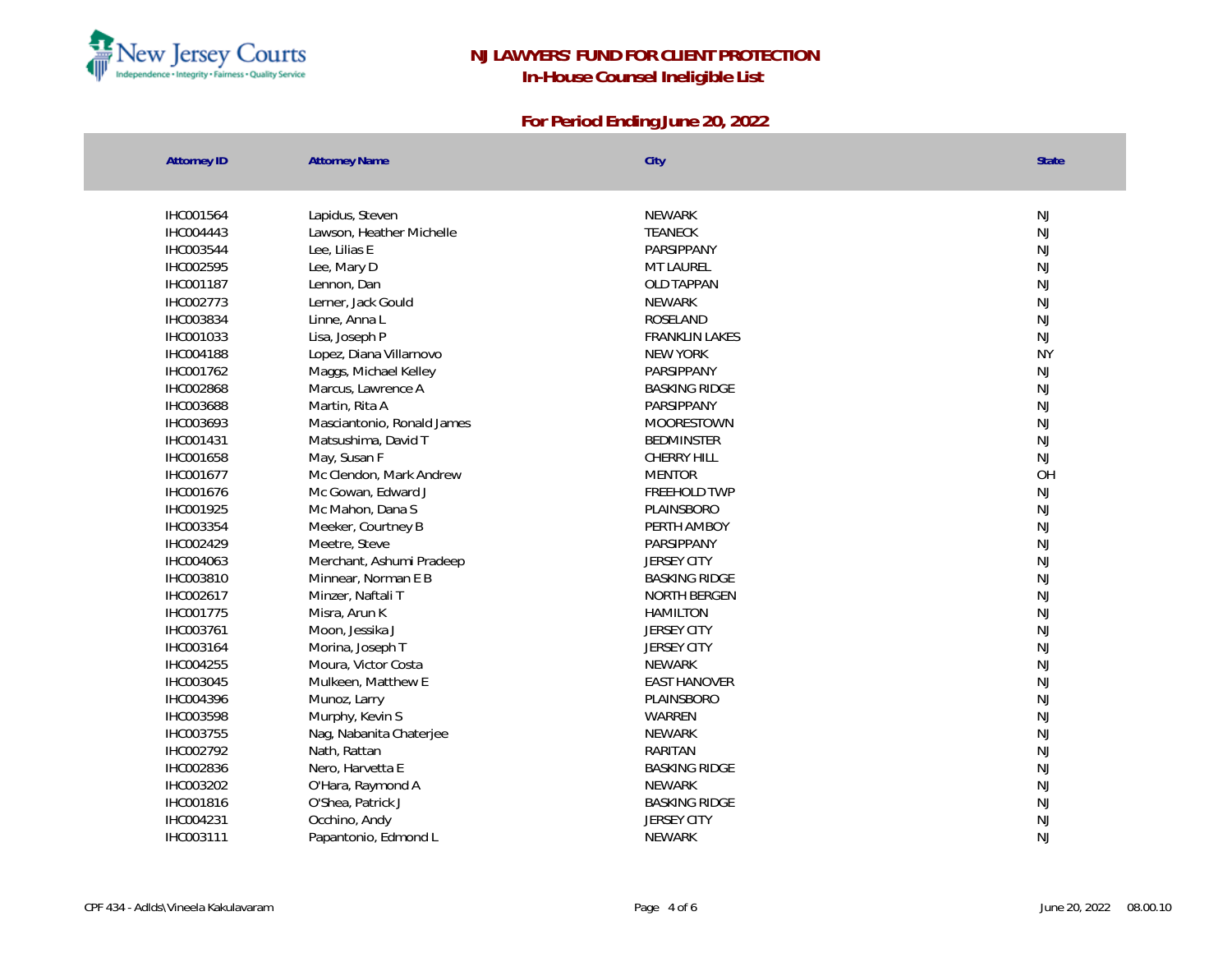

| <b>Attorney ID</b> | <b>Attorney Name</b>        | City                   | <b>State</b>  |
|--------------------|-----------------------------|------------------------|---------------|
| IHC000574          | Park, Christopher Arthur    | RIDGEFIELD PARK        | <b>NJ</b>     |
| IHC003935          | Parker, Djenaba Ife         | <b>HARRISON</b>        | NJ            |
| IHC002871          | Petraglia, Edward           | <b>HOBOKEN</b>         | NJ            |
| IHC004112          | Prashker, Audrey E          | <b>BASKING RIDGE</b>   | <b>NJ</b>     |
| IHC003382          | Prince, Rebecca Davis       | PRINCETON              | NJ            |
| IHC003653          | Prizant, Leslie             | <b>LOS ANGELES</b>     | CA            |
| IHC002929          | Ranney, Kathleen A          | ANDOVER                | MA            |
| IHC003461          | Rapp, Steven M              | <b>ENGLEWOODCLIFFS</b> | NJ            |
| IHC004232          | Reilly, Anne                | PRINCETON              | NJ            |
| IHC004064          | Reiter, Laura J             | <b>FLORHAM PARK</b>    | $\mathsf{NJ}$ |
| IHC003169          | Rickett, Kirstie            | PARSIPPANY             | NJ            |
| IHC003391          | Riley, Christine M          | WAYNE                  | NJ            |
| IHC002827          | Rothschild, Kerry G         | <b>FLORHAM PARK</b>    | NJ            |
| IHC002764          | Ryder, Sean E               | <b>BRIDGEWATER</b>     | <b>NJ</b>     |
| IHC000548          | Sachs, Juliana              | <b>LYNDHURST</b>       | NJ            |
| IHC004224          | Sands, Daniel Adam          | SADDLE RIVER           | NJ            |
| IHC003888          | Saulnier, Jean-Paul         | <b>JERSEY CITY</b>     | <b>NJ</b>     |
| IHC001606          | Savitsky, Thomas R          | <b>EAST HANOVER</b>    | NJ            |
| IHC004075          | Scheinler, William B        | WARREN                 | <b>NJ</b>     |
| IHC000525          | Schindler-Williams, Sarah K | <b>MOUNT LAUREL</b>    | NJ            |
| IHC003318          | Seligson, Garry Richard     | <b>ISELIN</b>          | NJ            |
| IHC001183          | Shain, Jonathan D           | <b>NEWARK</b>          | <b>NJ</b>     |
| IHC002753          | Shine, Stephen John         | <b>NEWARK</b>          | <b>NJ</b>     |
| IHC002946          | Silverman, Abraham H        | PRINCETON              | NJ            |
| IHC003408          | Slavitt, Kelly M            | PARSIPPANY             | NJ            |
| IHC002163          | Spiewak, Scott A            | SHREWSBURY             | NJ            |
| IHC000484          | Sprague, C Christopher      | <b>SAN ANTONIO</b>     | <b>TX</b>     |
| IHC002616          | Springer, Mario D           | ROSELAND               | NJ            |
| IHC003016          | Srivastava, Ashima          | <b>CLARK</b>           | NJ            |
| IHC003866          | Stapleford, Julian A C      | <b>NEW YORK</b>        | <b>NY</b>     |
| IHC001696          | Stolzer, Paul E             | <b>MURRAY HILL</b>     | NJ            |
| IHC003254          | Sumer, Jacquelyn Lee        | <b>SUMMIT</b>          | NJ            |
| IHC000586          | Swimm, Kathryn Jean         | NUTLEY                 | <b>NJ</b>     |
| IHC004058          | Tang, Jeff                  | <b>JERSEY CITY</b>     | NJ            |
| IHC003043          | Taylor, Brent H             | WEEHAWKEN              | NJ            |
| IHC002071          | Teitelbaum, Ozer M N        | <b>MURRAY HILL</b>     | NJ            |
| IHC002133          | Thallemer, John D           | PRINCETON              | <b>NJ</b>     |